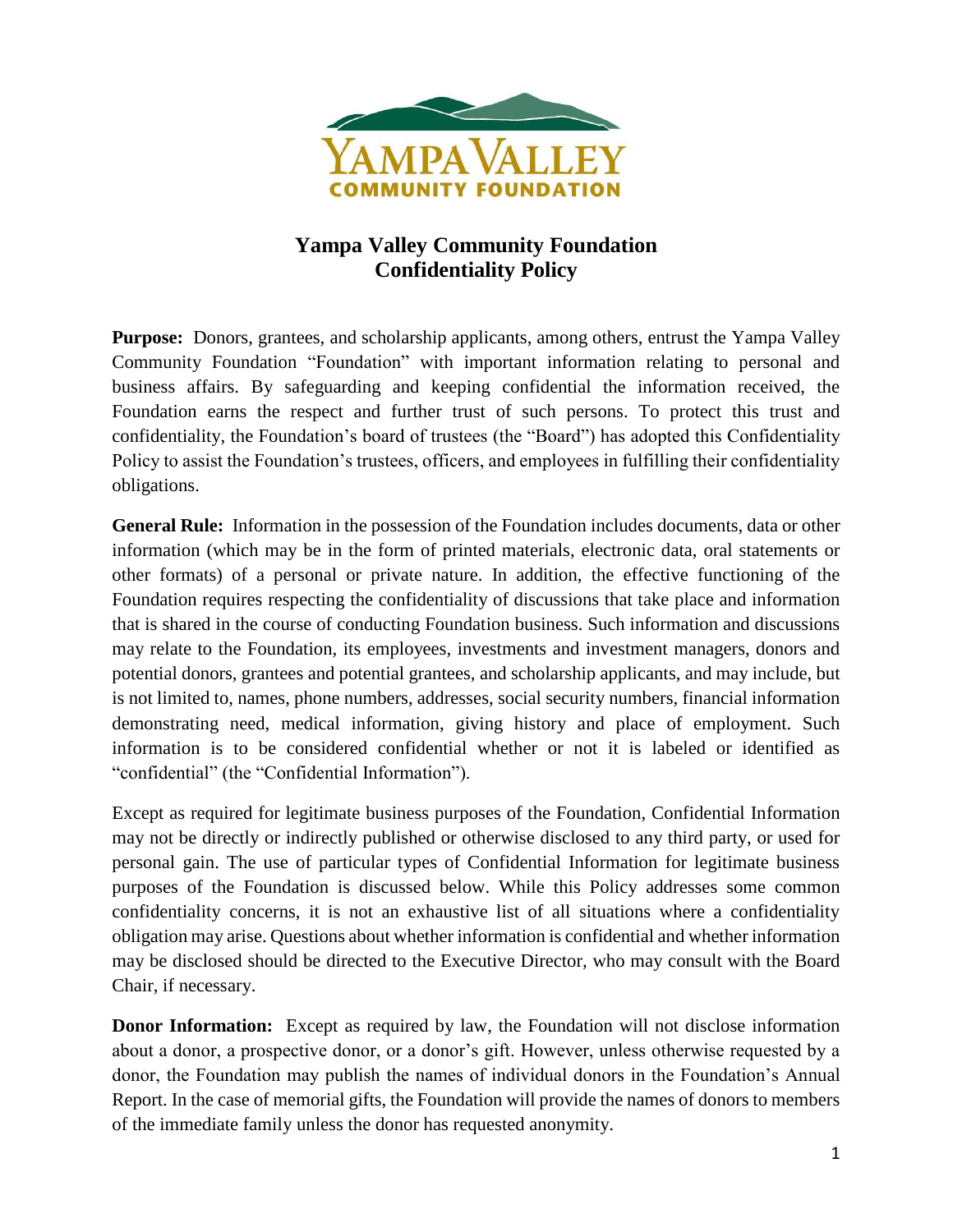**Grant Applicants and Grantees:** The Foundation will not disclose the identity of grant applicants except as necessary to process the application, and will protect financial and personal information contained in the application. This includes information provided by applicants for grants to individuals such as scholarships and emergency and disaster assistance. Except in the case of hardship assistance grants to individuals, the Foundation will generally disclose the identity of grantees, including scholarship recipients, and the amount awarded.

**Foundation Business:** Except as authorized by the Board, or by an appropriate Board committee, discussions and records of the Foundation's operations may not be disclosed. This includes information about the Foundation's financial operations, fundraising, investments, personnel, grantmaking, and contractual relationships. The opinions of individual trustees, committee members, officers, and employees should not be disclosed, even within the Foundation, except during official Foundation meetings and processes where those subjects are discussed.

**Exceptions:** This Policy does not apply to disclosures to attorneys, accountants and other professionals providing assistance to the Foundation. It also does not apply to disclosures to tax authorities, government agencies, courts, or as otherwise required by law.

This Policy does not apply to public documents and the information contained in them (for example, the Foundation's Form 990 as required to be publicly disclosed)

**Enforcement:** Each trustee, officer, and employee shall sign a statement acknowledging he or she has received a copy of this Policy, has read and understands it, and agrees to comply with it. If the Board has reasonable cause to believe such a person has failed to comply with this Policy, the Board may counsel the person regarding such failure and, if the issue is not resolved to the Board's satisfaction, may consider additional corrective action as appropriate.

**Protection of Confidential Information:** Foundation personnel may access Confidential Information necessary to the performance of their Foundation duties. Foundation personnel are expected to exercise sound judgment in securing information taken outside the Foundation's offices or copied from its network. Any information so removed should be returned as soon as possible and deleted from laptops or other personal devices.

## **CERTIFICATION**

The undersigned, as Secretary of the Yampa Valley Community Foundation hereby certifies the foregoing Confidentiality Policy was duly adopted by the Foundation effective as of the 18 day of July, 2019.

> Kathryn Pedersen **Secretary**